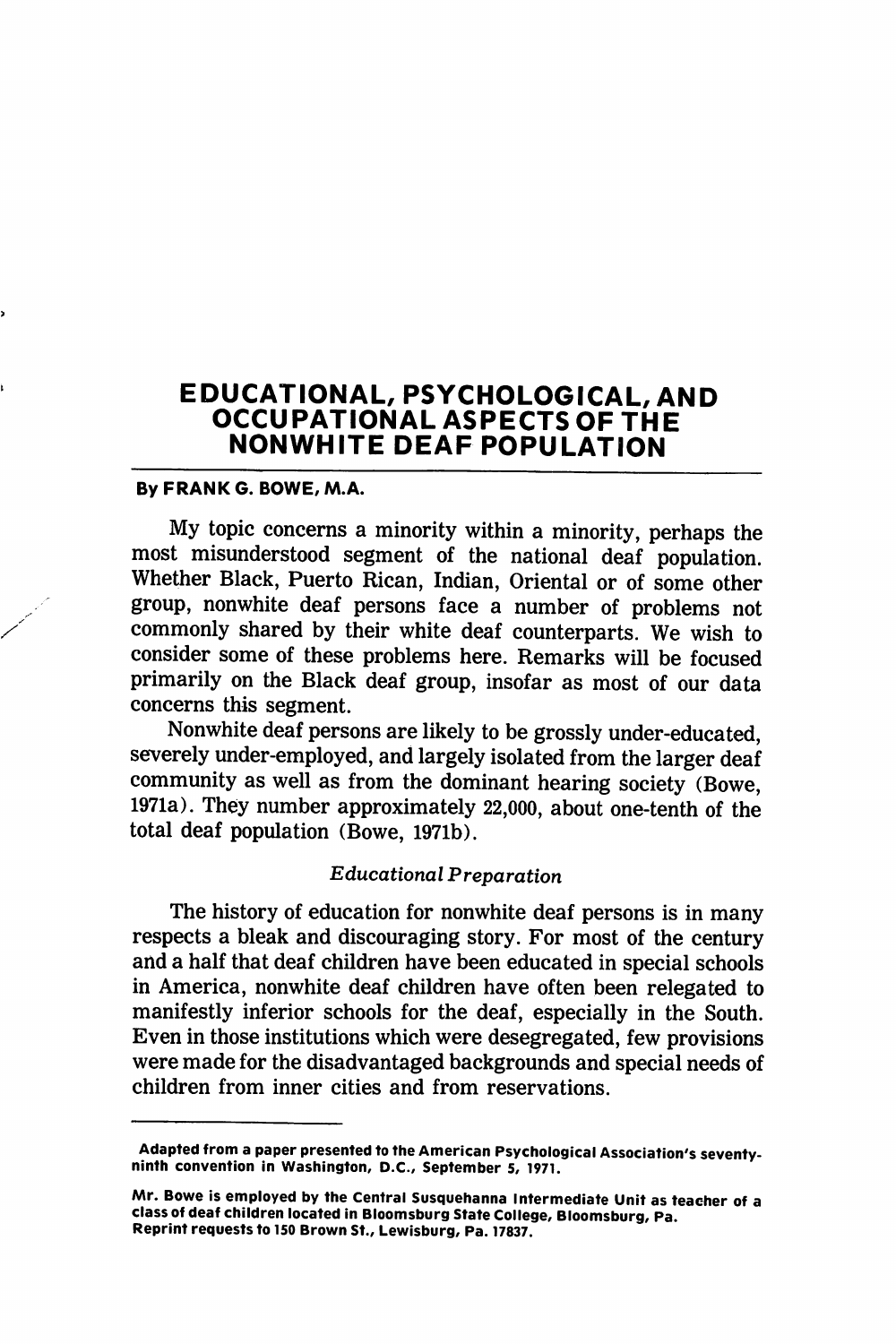As recently as 1949, thirteen states maintained separate residential schools for white and Negro deaf children. By 1963, the total was eight (Babbidge, 1964). Only very recently have these remaining eight states desegregated their schools for the deaf.

The results of this neglect have now been documented (Bowe, 1971a ,b). One study discovered that nonwhite deaf persons were twice as likely as the white deaf to have eight or fewer years of school attendance (Furfey and Harte, 1968). Another study found that twice as high a proportion of white deaf as nonwhite deaf graduated from a school for the deaf (Lunde and Bigman, 1959). A third study found that five times as many white deaf as nonwhite deaf in Washington, D.C., receive any college education (Schein, 1968). None of these studies was specifically designed to investigate problems of nonwhite deaf persons. To date in fact, few studies on this population have been attempted.

#### Psychological Aspects

What effect does the dual minority status have upon the psychological development of nonwhite deaf persons? Do these persons generally relate more closely with persons of their own races or with other deaf persons? To the best of our limited knowledge, these questions have seldom been raised, let alone answered, by investigators in deafness.

Ĭ

In fact, the entire area of psychological aspects and problems of nonwhite deaf persons has been largely ignored. The data we are reporting may be suggestive, but because replicative studies are so conspicuously absent, they cannot be interpreted as conclusive.

Two important studies in the Los Angeles area provide much of our information. The first, a 1967 effort by Ernest Hairston and John Bachman, examined the lifestyle of Negro deaf persons in Los Angeles. The second, by Linwood Smith, investigated the small "hardcore Negro deaf adult" population in Watts.

Both found that the greatest problem of the subjects was communication. The Black deaf persons studied were largely isolated. Smith found that none of his subjects knew any of the others in the study, despite the fact that all lived within a few blocks of each other. They appear to live practically invisible lives. As Smith observes, this social isolation and invisibility constitute an intellectual deprivation far in excess of that one might attribute to deafness alone. They are neglected and desperately in need of help.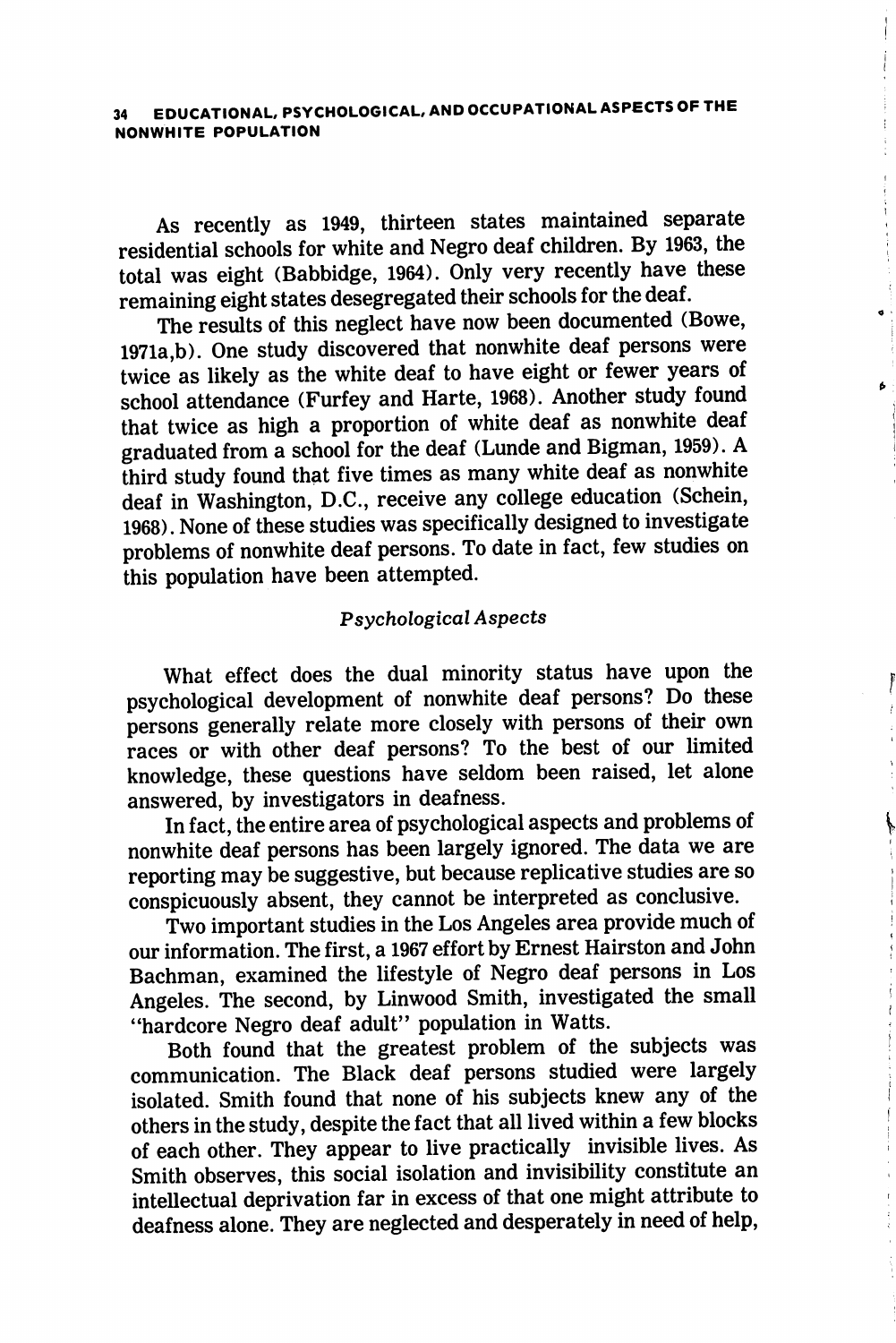yet incapable of making their needs known and of seeking assistance.

Smith and Hairston and Bachman agree that Black deaf adults customarily regard deafness as more handicapping than blackness.

The hardcore deaf Negroes—those with especially meager com munication skills, minimal education, and large unemployment are often not accepted by the more fortunate Black deaf. Additionally, these persons appear to be untouched by the social movement taking place among Blacks throughout the country today. The Black community has yet to take an interest in deafness Smith observes that lack of communication may be the major cause of these problems.

A study by Furfey and Harte (1968) of interaction between deaf and hearing persons in Baltimore, Maryland, confirms this data on communication. They found that half the nonwhite deaf persons surveyed rated below average in communication with deaf persons and half below average in communication with hearing persons,  $as$ compared with other deaf persons in the study. By contrast, only 15 and 17 percent of the white deaf studied were so rated.

That other deaf persons often do not accept nonwhite deaf persons is also confirmed by several studies (see Bowe, I97ib). Clubs for the deaf in several cities exclude nonwhite deaf persons from membership explicity or implicity. Repeatedly, in city after city, we observe several circles of social life among deaf persons. The highly eduated white deaf adults move in one circle, the less highly educated white deaf in another. This pattern appears to hold for the nonwhite deaf groups as well. Rarely do the groups mix racially.

1

A kind of "indirect discrimination" results from this arrangement, in that nonwhite deaf persons often do not learn of educational, vocational and social opportunities available for deaf persons in their areas. Their low representation in clubs for the deaf, coupled with their lack of visibility, means that studies often miss them, as do rehabilitation case-finders. Inferior service results.

Very little is known about the intelligence of nonwhite deaf persons. The few studies we have seen indicate, depressed scores as compared to other deaf persons and to hearing persons. The validity of this gap is questionable, its reasons unknown.

The picture emerging from the data on psychological aspects of nonwhite deaf persons is one of people cut off from the hearing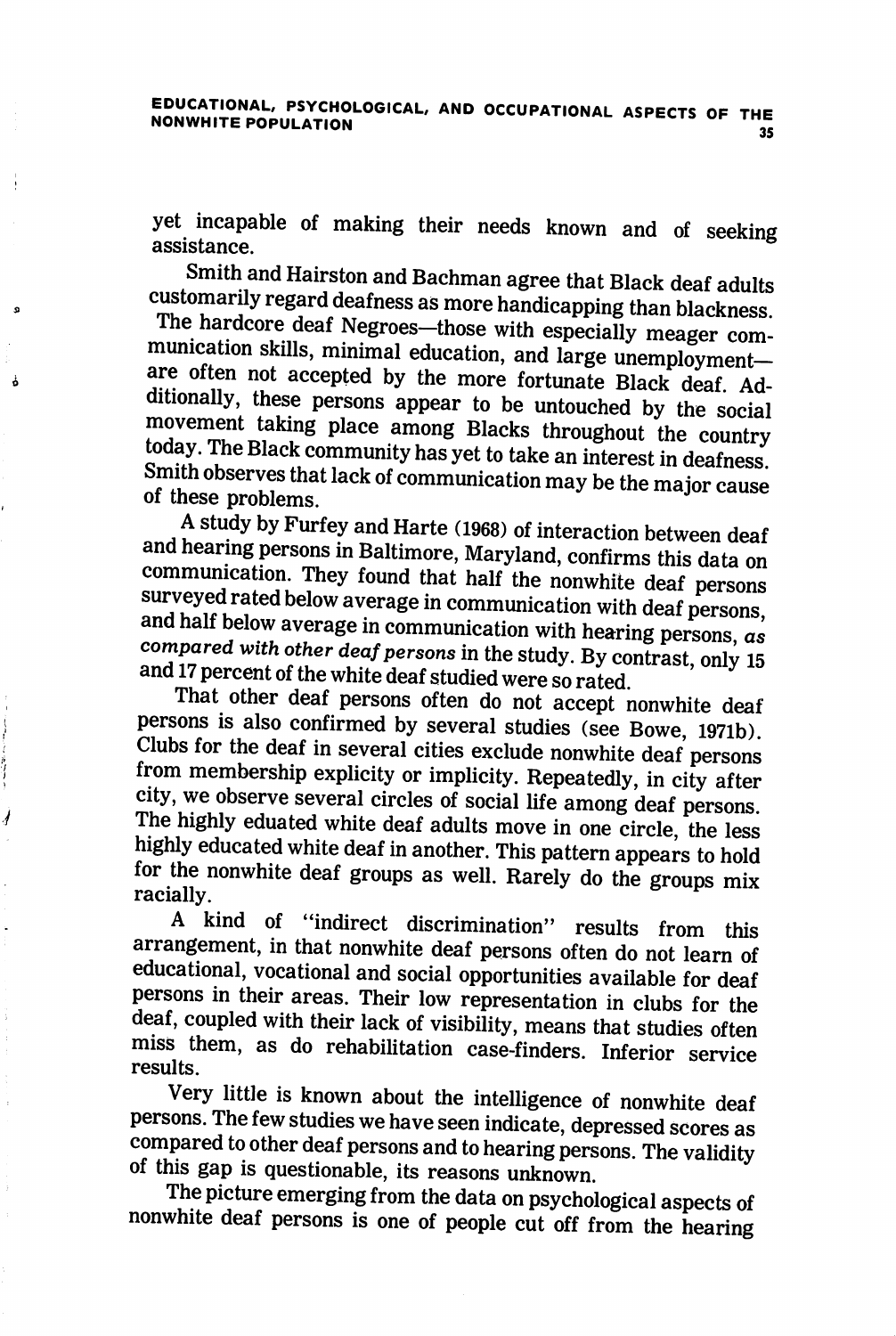community by deafness, from the deaf community by race, and from help they urgently need from service agencies by indirect discrimination. Exactly what effects this isolation has upon these persons is not known, but some effect is certain.

### Occupational Status

Severe under-education appears to be a major factor in the gross under-employment and high unemployment found among many nonwhite deaf persons. According to Schein's figures (Schein, 1968) on the noninstitutionalized deaf adults of Washington, D.C., who were in the labor force, we can make these observations: 1 in 5 white deaf persons occupies a professional-technical position; by contrast, fewer than 1 in 50 nonwhite deaf persons does. Half the white deaf women are found in clerical-sales positions; only 1 in 25 nonwhite deaf women holds such a post.

Schein also found that the unemployment rate for nonwhite deaf men in Washington, D.C., was almost four times the rate for white deaf men. Regarding women, 10 percent of the white deaf women in the study were unemployed, but almost half the nonwhite deaf women were.

Lunde and Bigman (1959) report similar results for their national survey. Crammatte (1968) uncovered "no Negro deaf professionals other than teachers . despite diligent efforts." Since his study in the late fifties, however, at least four Black deaf professionals have entered the field of deafness. These individuals are currently making important progress in bringing services to increased numbers of nonwhite deaf persons.

As for earnings among nonwhite deaf persons, Schein (1968) found that the median income of white deaf men in Washington, D.C., was \$6,473 which contrasts with \$2,611 for the nonwhite deaf men. The white deaf women in the survey reported a median in come of \$3,542 while the nonwhite deaf females had a median of \$990. Comparable figures were obtained by nonwhite deaf respondents in the Lunde and Bigman study (1959).

Smith (1971) observed that the hardcore Negro deaf adults he studied were generally afraid of agencies and refused to approach the Division of Vocational Rehabilitation even when informed of services available. He summarizes his observations in this passage:

When the hardcore adult's deafness, racial background, lack of verbal expression, meager education, poor job attitude, poor selfconcept, and unrealistic goals are brought into the rehabilitation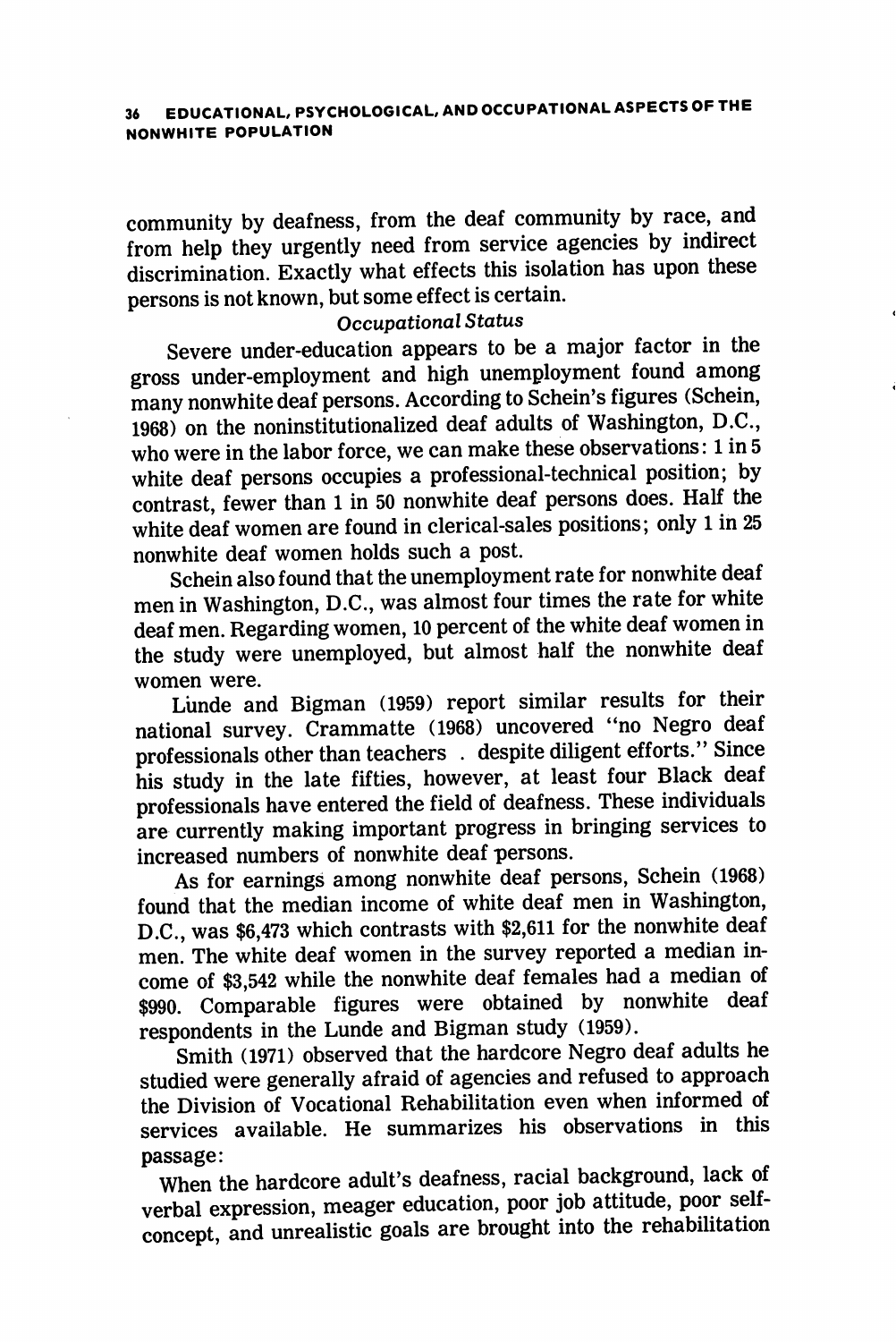picture it generates a mass of confusion and the client finds it difficult to get retraining services and eventually is marked off as non-feasible.

### Conclusions

This paper has considered some information currently available on the nonwhite deaf population. It has hopefully spotlighted the fact that crucial data on this group are entirely too meager. Some aspects requiring further investigation include the prevalence of racial discrimination within the deaf community and means for increasing integration; how to enrich education for inner city and ghetto deaf persons, particularly in the realm of preschool education; improving case-finding techniques for use in the inner city; detailing some of the salient characteristics of nonwhite deaf persons demographically; increasing Black involvement in affairs of the deaf; studying the psychological effects of deafness and race together on nonwhite deaf persons; describing the special problems of nonwhite groups such as Indians and Orientals, with proposed solutions to these problems; exploring the effects upon Puerto Rican deaf children who have Spanish-speaking parents of the school requirements upon oral education in English only; and in creasing the numbers of nonwhite deaf and hearing professionals serving in the field of deafness.

Several of these efforts will of necessity be focused exclusively upon certain nonwhite deaf groups, while others involve integrated services. In the area of intelligence, for example, IQ in deaf persons has been studied extensively with more than fifty investigations reported in the literature over an equal number of years (Vernon, 1968). However, researchers controlled for the variable of race in almost every case. In effect this means that our data on intelligence in deaf children and youth is for the most part confined to white deaf persons. Many comparative studies on the mental abilities of white and nonwhite deaf persons are needed before we can make any definitive statements about their mean IQ's.

Ĵ

4

Coming to the fore for the first time are highly qualified Black deaf professionals such as Ernest Hairston of Washington, D.C., Glenn Anderson of Detroit,, Katie Brown of Chicago and Linwood Smith of North Carolina. These individuals have the potential to provide inspired leadership in this area for decades to come.

It is a cause for grave concern that so little has been done for this group, that vast cobwebs of indifference and apathy continue to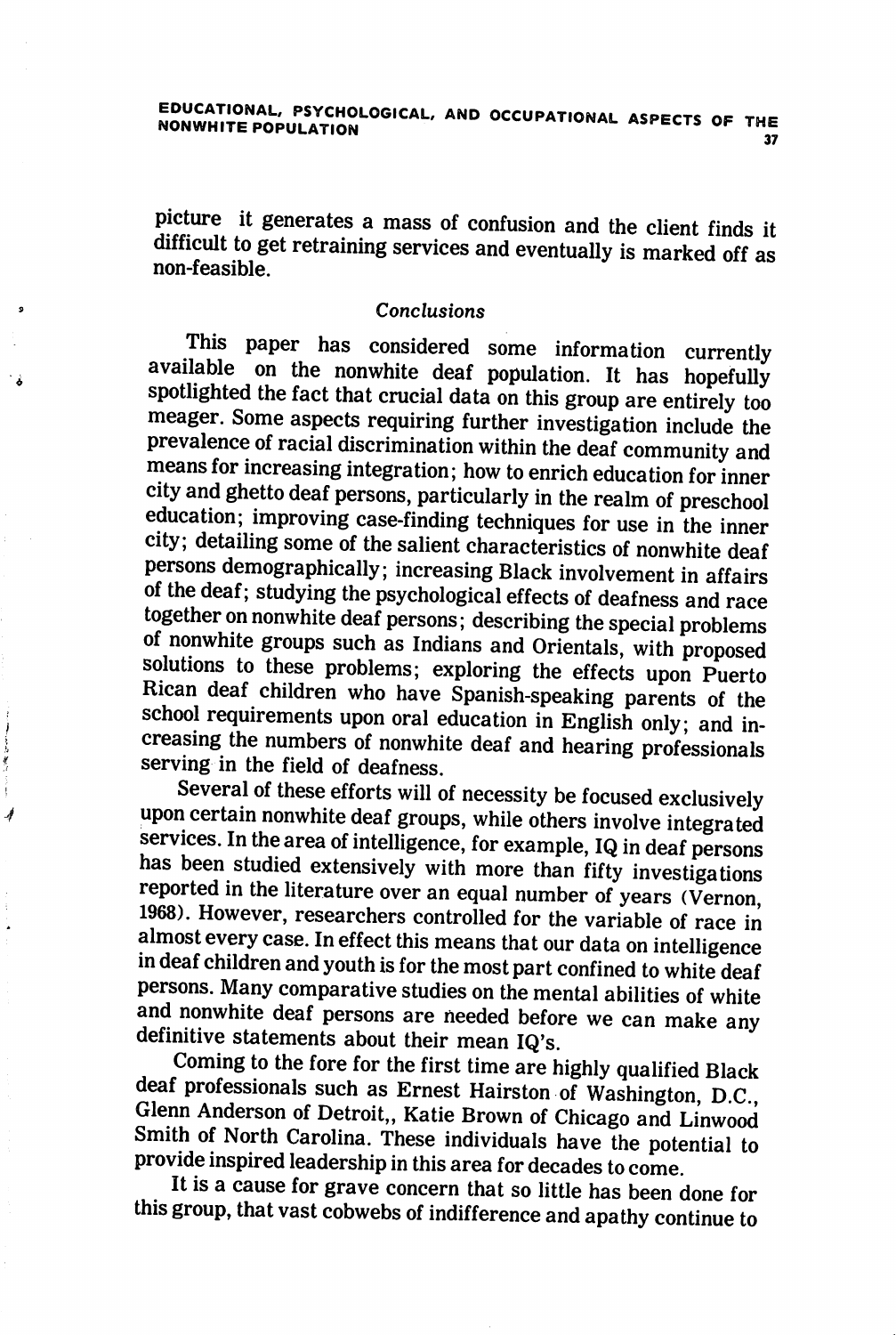## 38 EDUCATIONAL, PSYCHOLOGICAL, AND OCCUPATIONAL ASPECTS OF THE NONWHITE POPULATION

exist among professionals and laymen alike with respect to the gross under-education, mass under-employment, and severe social isolation of nonwhite deaf persons. Hopefully, this decade will see improvements in the delivery of services to this population. As James F. Garrett said in his keynote address to the 1970 PRWAD convention in Rochester:

The deaf who have been served thus far, whether we like to accept it or not, are not the deaf who are in most need. Our problem and our challenge in the next ten years is to do a job and to do as good a job on those deaf who are most in need as we have been doing with the others that we have been serving. The deaf who are poor, who are hidden away in our inner cities and in our ghettos, and particularly the black deaf, are in dividuals who need service and who must be given equal op portunities to enjoy the fruits of everything we have learned. (pp. 28-29)

### **REFERENCES**

Babbidge, H. D. Education of the Deaf: a report to the Secretary of Health, Education and Welfare by his Advisory Committee on the Education of the Deaf. Washington, D. C.: U.S. Department of Health, Education and Welfare publication, 1964.

 $\overline{\phantom{a}}$ 

- Bowe, F. G. "Some Observations on the Education and Rehabilitation of Black Deaf Persons." Paper delivered to the 45th Meeting, Convention of American Instructors of the Deaf, Little Rock, Arkansas, June 28, 1971. (To be printed in the Proceedings.)
- Bowe, F. G. Nonwhite deaf persons: educational, psychological and occupational considerations. American Annals of the Deaf, Vol. 188, June 1971, pp. 357-361.
- Crammatte, A. B. Deaf Persons in Professional Employment. Springfield, 111.: Charles Thomas, 1968.
- Furfey, P. H. and Harte, T. J. Interaction of Deaf and Hearing in Baltimore City, Maryland. Washington, D. C.: Catholic University of America, 1968.
- Garrett, J. F. Keynote Address to the Conference of Professional Rehabilitation Workers with the Adult Deaf, Rochester, N. Y., October 12, 1970. Printed in the Proceedings, Journal of Rehabilitation of the Deaf, Vol. 4, January 1971,23-29.
- Hairston, E. and Bachman, J. "A Study of a Segment of the Negro Deaf Population in the Los Angeles Area." Leadership Training Program in the Area of the Deaf, 1967.